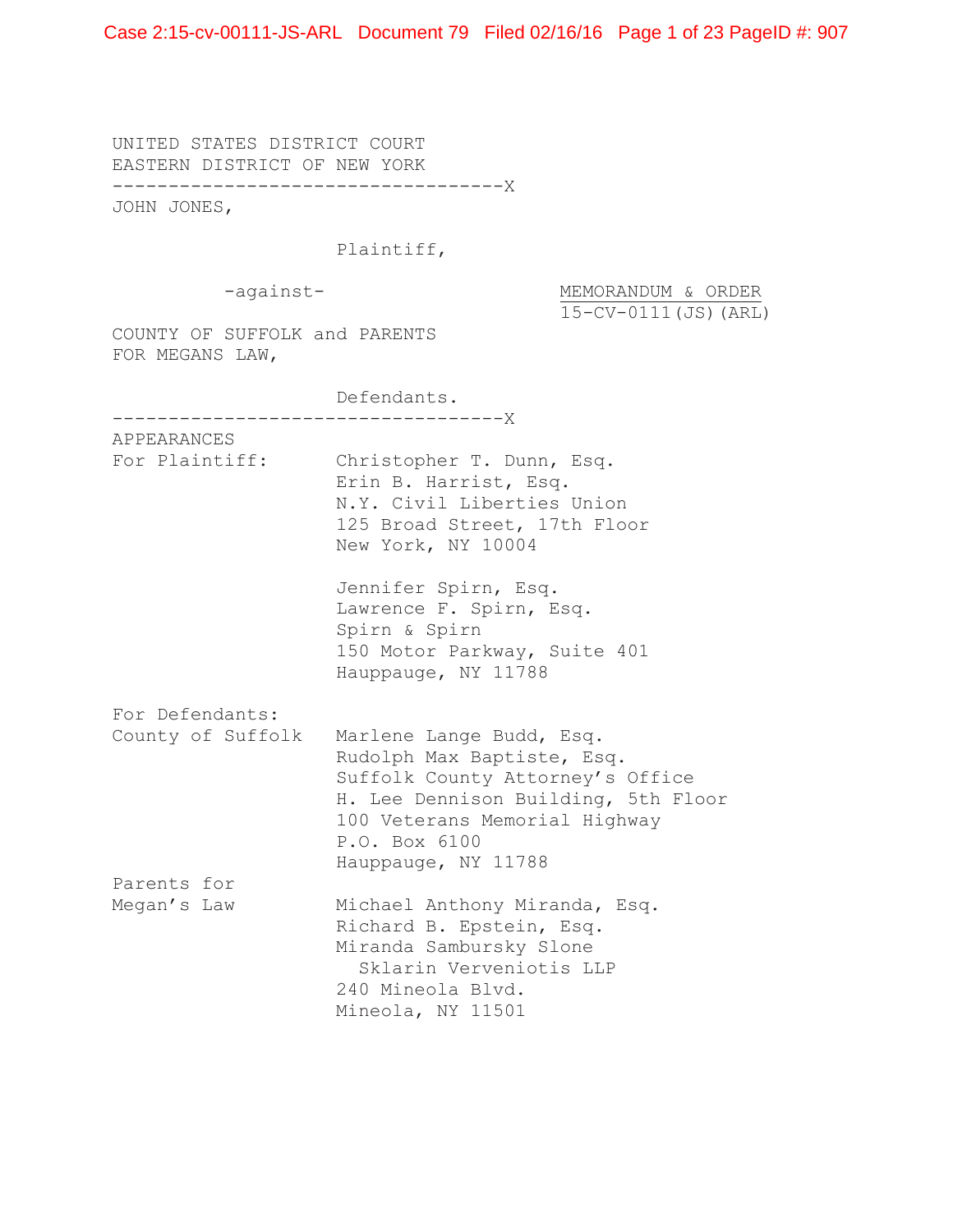SEYBERT, District Judge:

Plaintiff John Jones<sup>1</sup> ("Jones") commenced this action on January 9, 2015 against Defendants the County of Suffolk ("the County") and Parents for Megan's Law ("PFML," and together with the County "Defendants"). Jones principally claims that (1) Defendants violated his Fourth and Fourteenth Amendment constitutional rights; and (2) the County's Community Protection Act, Local Law 10-2013, violates the New York State Constitution and should be deemed preempted by New York State's Sex Offender Registry Act. Pending before the Court are Defendants' motions to dismiss. (Docket Entries 25, 36). For the reasons that follow, Defendants' motions are GRANTED IN PART and DENIED IN PART.

#### BACKGROUND2

 Jones was convicted of rape and sodomy in 1992. (Ahearn Aff., Docket Entry 36-5,  $\text{\texttt{I}}$  5.) After serving time in prison, Jones was released on parole in the late 1990s. He was never convicted of a subsequent offense. Jones now lives in Suffolk County with his family and maintains a steady job. (Compl. ¶¶ 10-11.)

 Because of his conviction, Jones is required to register as a sex offender and adhere to the reporting procedures of the

<sup>&</sup>lt;sup>1</sup> On May 4, 2015, Jones was granted permission to proceed with this case using a pseudonym. (May 4, 2015 Order, Docket Entry 38.)

<sup>2</sup> The following facts are drawn from Plaintiff's Complaint and are presumed to be true for the purposes of this Memorandum and Order.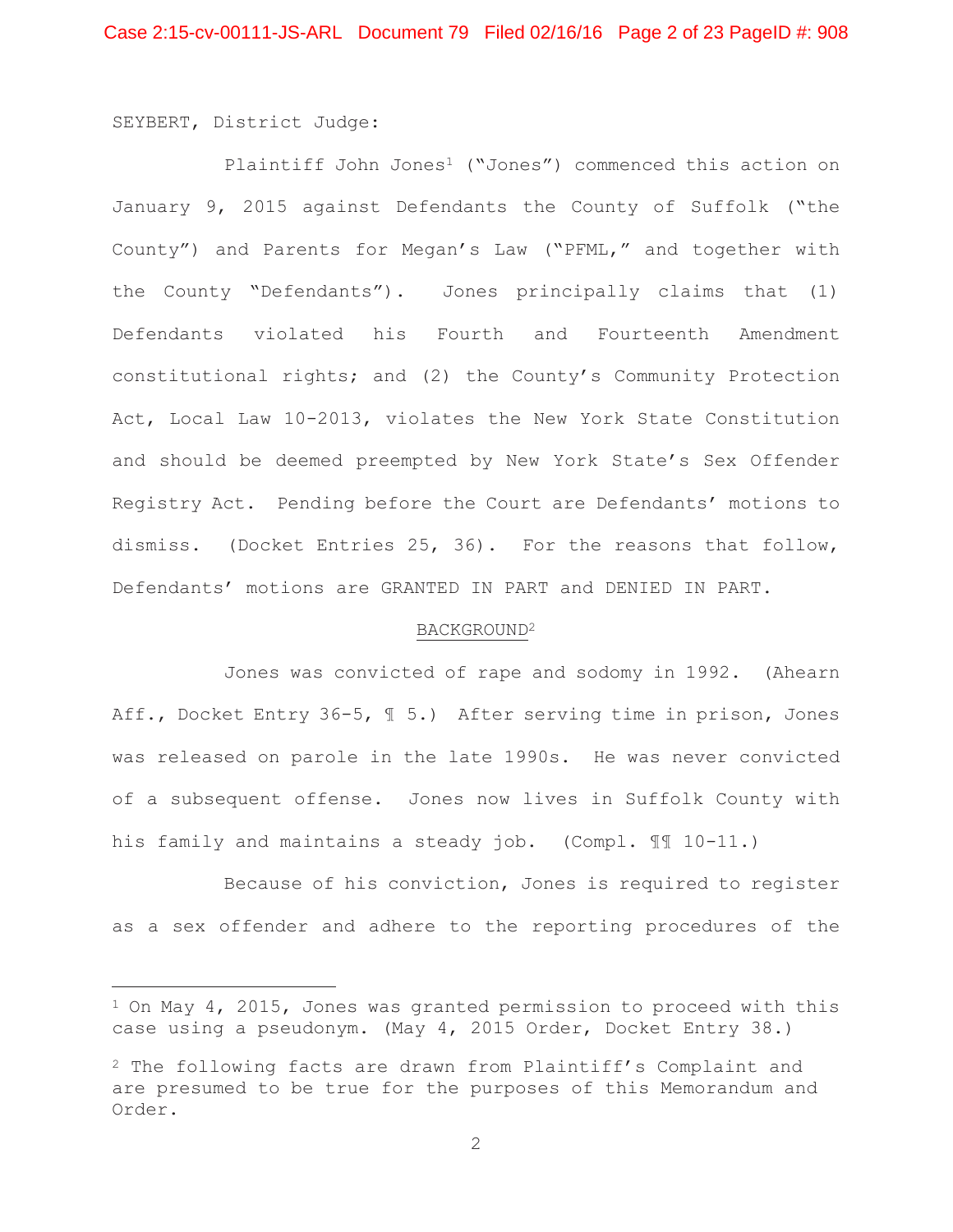## Case 2:15-cv-00111-JS-ARL Document 79 Filed 02/16/16 Page 3 of 23 PageID #: 909

New York Sex Offender Registry Act ("SORA"). (Compl. ¶¶ 10, 13.) People convicted of crimes covered by SORA undergo an individualized risk evaluation and assigned a risk assessment score. (Compl.  $\text{\ensuremath{\mathfrak{A}}}\xspace$  14.) Those who pose the lowest risk of reoffending are assigned a "Level One" designation; those who pose a moderate risk of reoffending are assigned a "Level Two" designation; and those determined to pose a high risk of reoffending are assigned a "Level Three" designation. (Compl. ¶ 14.) SORA risk levels are used to determine the amount of information that is collected from and made publicly available about people subject to the registry. (Compl.  $\mathbb{I}$  15.)

 Although Jones was assigned a Level One risk level--the lowest possible level--he is nevertheless subject to numerous SORA reporting requirements, including the obligation to (1) fill out and send an annual registration form to the New York State Division of Criminal Justice Services; (2) personally visit his local police department to have his photograph updated once every three years; and (3) notify law enforcement or the State of any changes to his address, educational enrollment, or "internet identifiers" within ten days of a change. (Compl. ¶¶ 20-21.)

 On February 5, 2013, the Suffolk County legislature passed the Community Protection Act, Local Law 10-2013 (the "CPA"). (CPA, Docket Entry 36-3.) The CPA establishes an aggressive sex offender monitoring and verification program within the County.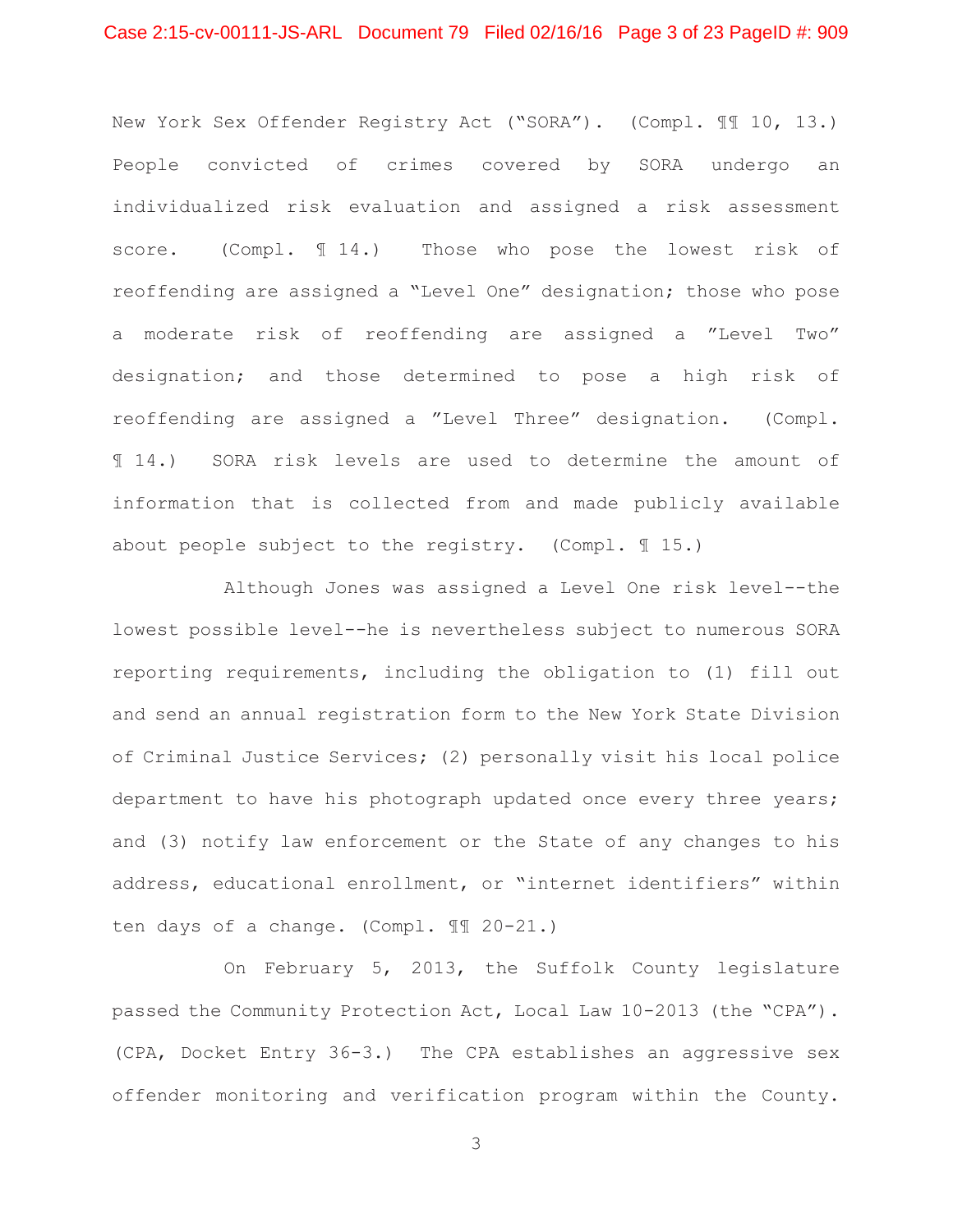(Compl. ¶ 23; CPA at 2-3.) More specifically, the CPA authorizes the Commissioner of the Suffolk County Police Department to enter into a three-year contract with PFML to provide "verification of residency reporting of all registered sex offenders who are not homeless and who are required to report pursuant to SORA" and "proactive monitoring of registered sex offenders to ensure accurate reporting." (CPA at 3,  $\mathbb{I}$  (i)-(ii).) According to the Complaint, PFML is a "victim's advocacy organization that campaigns for increased punitive regulation of people registered for past sex offenses" and "has called for legislative changes that, among other things, would require people convicted of SORA offenses to live far away from population centers." (Compl. ¶ 26.)

 Pursuant to the CPA, Suffolk County Police Commissioner Edward Webber entered into a contract with PFML ("the Contract"), which runs from May 2013 to April 2016. (Compl. ¶ 28.) The Contract requires PFML to use ex-law enforcement personnel to "engage in proactive monitoring of registered sex offenders" and to "immediately notify the [Suffolk County Police Department] of any knowledge of a violation of law in Suffolk County." (Compl. ¶ 29 (alteration in original).) The Contract specifically describes these tasks as "law enforcement initiatives." (Compl. ¶ 29.) Under the Contract, PFML agents conduct verifications of all Level One registrants once a year, and all Level Two and Level Three registrants twice a year. (Compl. 31.) The PFML submits a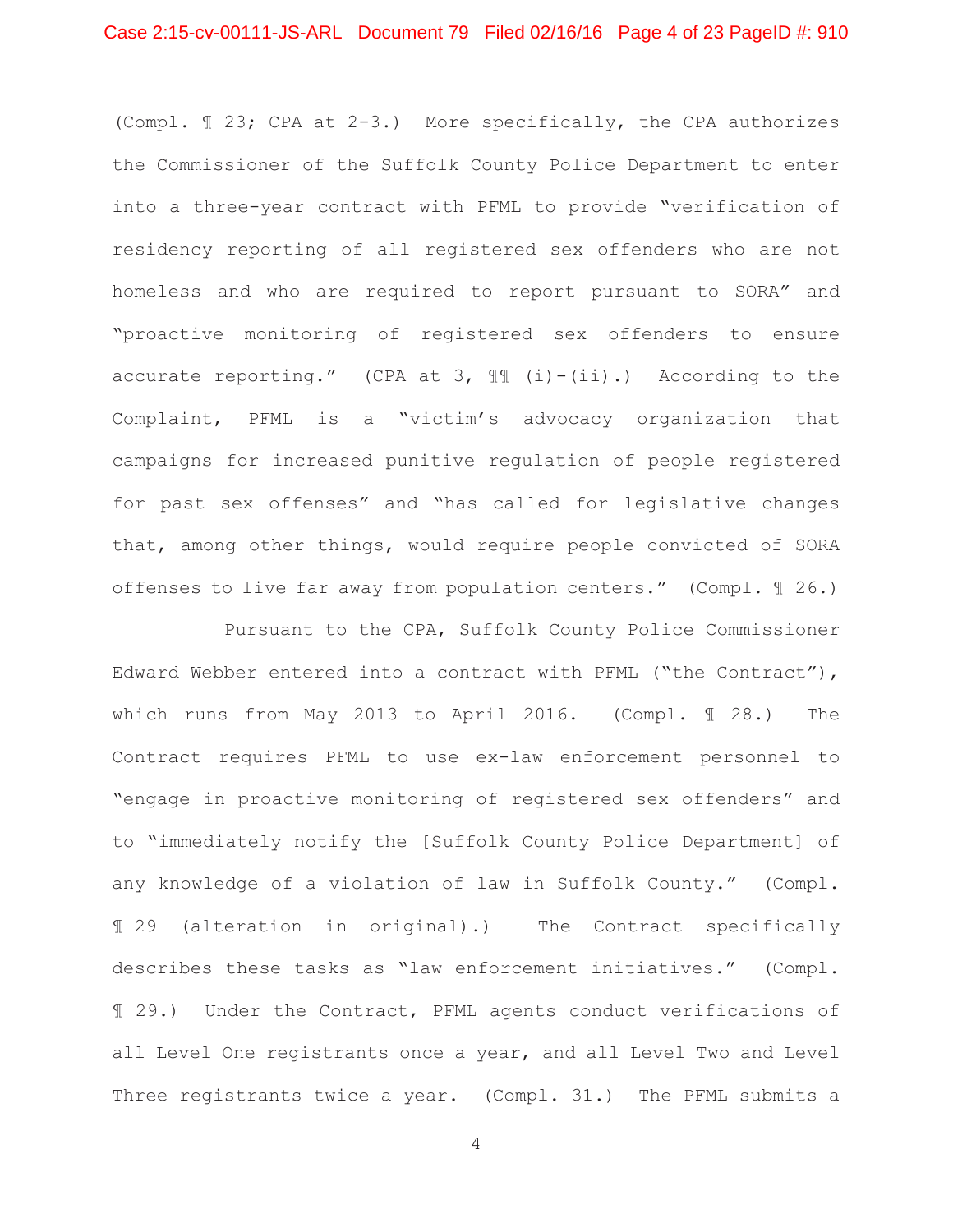list of registrants scheduled for home verification visits in the upcoming week to the Suffolk County Police Department ("SCPD"). (Compl. ¶ 30.) However, the SCPD reserves the right to alter, reject or suspend any scheduled verifications and may request that PFML conduct additional verifications. PFML also submits regular reports to the SCPD about its home verifications. (Compl. ¶ 30.)

 In the summer of 2013, Jones received a letter from the SCPD announcing the SCPD's contract with PFML and explaining that Jones would be asked to provide personal identification and employment information to PFML. (Compl. ¶ 33.) The letter states in relevant part:

> Recently, the Suffolk County Police Department and Parents for Megan's Law entered into a contract for the purpose of conducting verifications of registered sex offenders residential and employment addresses. Registered sex offenders are **required** to provide this information under the New York State Sex Offender Registration Act, also known as Megan's Law (New York State Correction Law 6c).

> In the coming days and weeks, representatives of Parents for Megan's Law will be visiting all registrants within the Suffolk County Police District. The purpose of this visit will be to conduct in person residence verifications. The representatives from Parents for Megan's Law will display photographic identification which will identify them as a member of the Parents for Megan's Law Organization. You will be **asked** to provide them with personal identification of a verifiable source, (e.g. a NY State Driver's License or NY State Identification Card) or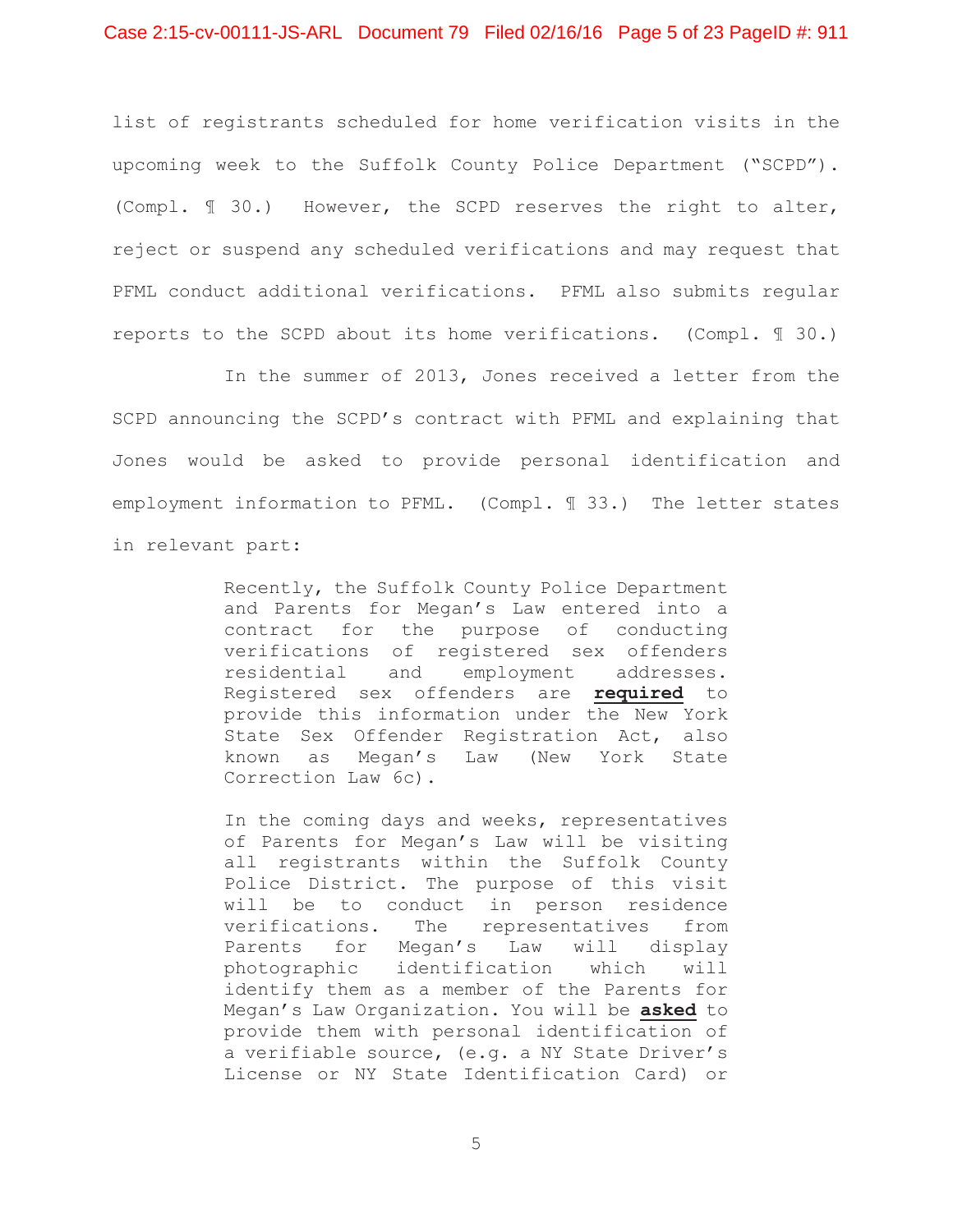other accepted forms of documentation that provides current address information.

In addition you may be **requested** to provide your employment information to the representative. If such a request is made, you will be asked to provide documentation (e.g. work identification card) to the representative for verification purposes. If proper documentation is presented this process should take only several minutes to complete.

(Miranda Decl. Ex. C., Docket Entry 36-4 (emphasis added).) The letter is from a Suffolk County Police Detective Lieutenant, the Commanding Officer of the Special Victim's Section.

 Ten days after receiving the letter, PFML agents knocked on Jones' door. (Compl. ¶¶ 37-38.) Jones' youngest son answered the door and quickly informed his mother that "two police officers were at their house insisting that they speak with his father." (Compl. ¶ 39.) When Jones' wife--Jane Jones--came to the door, she asked the agents to identify themselves. (Compl. ¶ 40.) One of the agents said they were from PFML. (Compl. ¶ 40.) Jane Jones informed the agents that Jones could not come to the door because he was in the shower. (Compl. ¶ 41.) The agents remained on the front porch for approximately fifteen minutes waiting for Jones. (Compl. ¶ 43.) When Jones arrived on his porch, the agents questioned him about the addresses that he reports to New York State under SORA and the car he drives. (Compl. 144.) The agents also demanded Jones' driver's license, which was located in Jones' car. (Compl. ¶¶ 46-47.) According to Jones, the agents "followed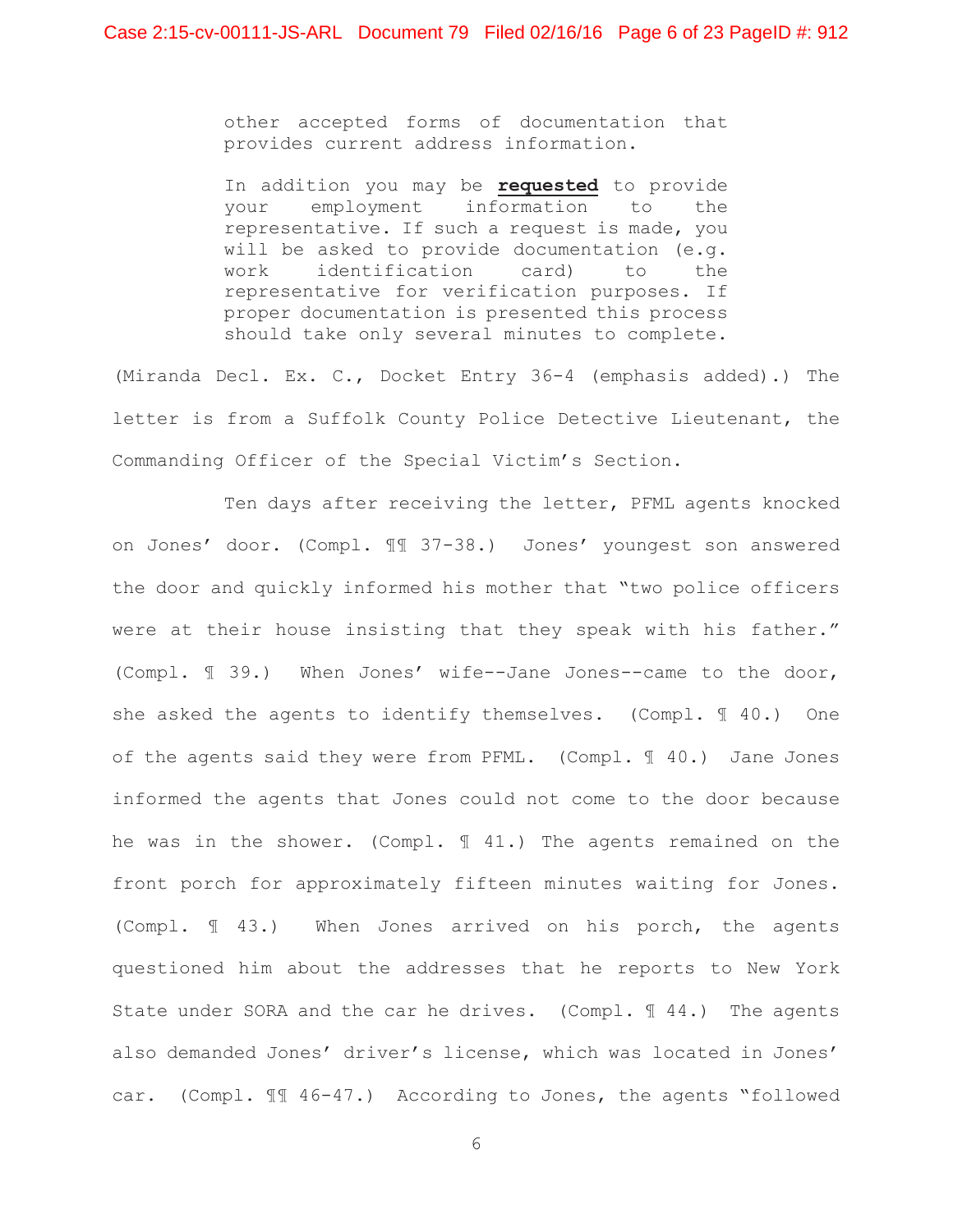## Case 2:15-cv-00111-JS-ARL Document 79 Filed 02/16/16 Page 7 of 23 PageID #: 913

closely behind [him] as he walked down the front walkway to the street where his car was parked," and "stood within two feet" of him as he retrieved his license. (Compl. ¶ 47.) Jones then handed the agents his license and they kept it "for several minutes." (Compl. ¶ 47.) The agents also asked Jones multiple questions about his employment, although as a low-level registrant, Jones is not required to report his employment information to the State under SORA. (Compl. II 48-49.) Before leaving, the agents told Jones that "they may make subsequent, unannounced appearances at his job to conduct additional investigations." (Compl. 1 50.)

 Two PFML agents returned to Jones' home in July 2014, but they were informed by Jones' mother that he was not home. (Compl. ¶ 54.) A week later, three PFML agents returned. (Compl. ¶ 55.) According to the Complaint, one agent knocked on the door, a second stood in the driveway, and a third remained seated in the car with the car door open. (Compl. ¶ 56.) The agents again questioned Jones and demanded to see his driver's license. (Compl. ¶ 57.) Jones responded to the agent's questions and walked to his truck to retrieve his license, followed by one of the agents. (Compl. ¶¶ 57-58.) The agent retained Jones' license while he took notes. (Compl. ¶ 58.)

 Jones claims that he has been damaged as a result of PFML's visits to his home. More specifically, Jones claims that he and his family live in fear that their friends or neighbors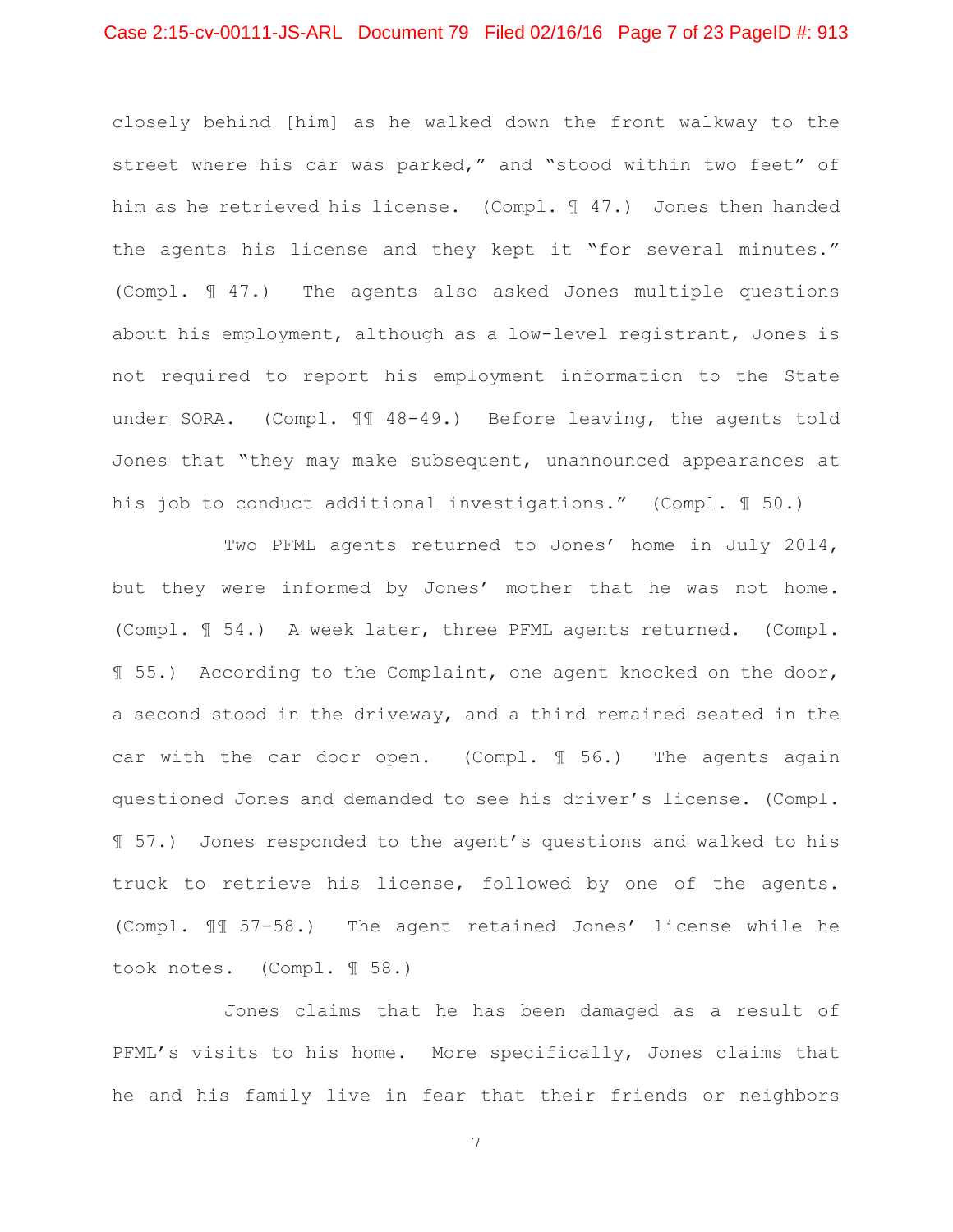## Case 2:15-cv-00111-JS-ARL Document 79 Filed 02/16/16 Page 8 of 23 PageID #: 914

will be present the next time PFML representatives visit them. (Compl. ¶ 60.) In addition, Jones claims that, as a result of PFML's actions, he has become less active in the community and in his children's activities. (Compl. 1 60.)

 Both the County and PFML have move to dismiss the Complaint. Defendants both argue that PFML is not a state actor, and that Jones did not suffer any constitutional violations. (County's Br., Docket Entry 25-5, at 5, 12-17; PFML's Br., Docket Entry 36-6, at 6, 11-17.) In addition, the County argues that (1) Jones has failed to allege municipal liability, and (2) the Court should decline supplemental jurisdiction over Jones' preemption claim. (County's Br. at 6.) PFML also asserts that Jones' claims for injunctive and declaratory relief are either moot, or alternatively, that Jones lacks standing to assert them. (PFML Br. at 22.)

#### DISCUSSION

 The Court will first address the legal standard before turning to Defendants' motions.

#### Standard of Review

In deciding Rule 12(b)(6) motions to dismiss, the Court applies a "plausibility standard," which is guided by "[t]wo working principles." Ashcroft v. Iqbal, 556 U.S. 662, 678, 129 S. Ct. 1937, 1949 173 L. Ed. 2d 868 (2009); accord Harris v. Mills, 572 F.3d 66, 71-72 (2d Cir. 2009) (citing Bell Atl. Corp. v.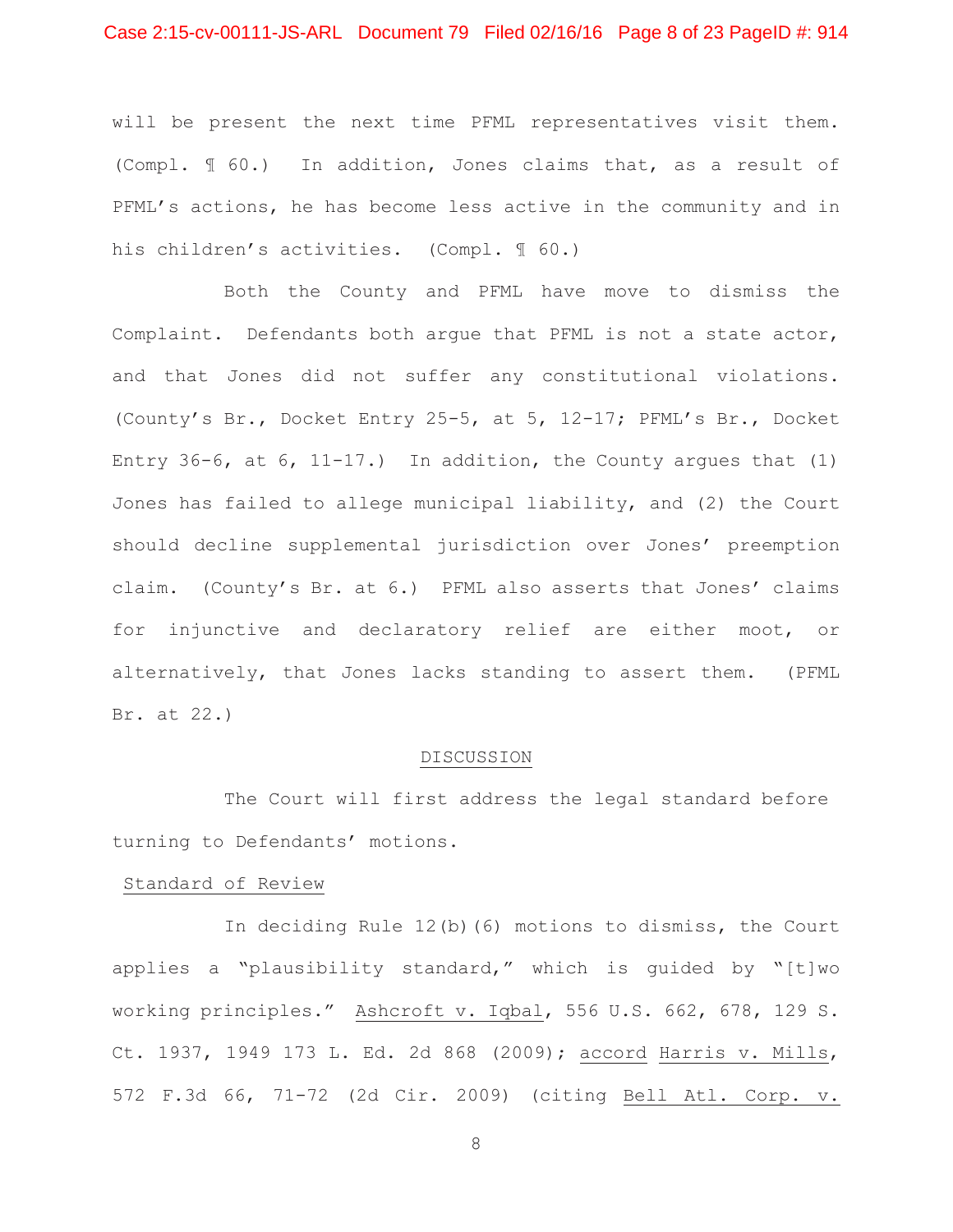Twombly, 550 U.S. 544, 127 S. Ct. 1955, 167 L. Ed. 2d 929 (2007). First, although the Court must accept all allegations as true, this "tenet" is "inapplicable to legal conclusions;" thus, "[t]hreadbare recitals of the elements of a cause of action, supported by mere conclusory statements, do not suffice." Iqbal, 556 U.S. at 678, 129 S. Ct. at 1949; accord Harris, 572 F.3d at 72. Second, only complaints that state a "plausible claim for relief" can survive a Rule 12(b)(6) motion to dismiss. Iqbal, 556 U.S. at 679, 129 S. Ct. at 1950. Determining whether a complaint does so is "a context-specific task that requires the reviewing court to draw on its judicial experience and common sense." Id.; accord Harris, 572 F.3d at 72.

In deciding a motion to dismiss, the Court is confined to "the allegations contained within the four corners of [the] complaint." Pani v. Empire Blue Cross Blue Shield, 152 F.3d 67, 71 (2d Cir. 1998). This has been interpreted broadly to include any document attached to the Complaint, any statements or documents incorporated in the Complaint by reference, any document on which the Complaint heavily relies, and anything of which judicial notice may be taken. See Chambers v. Time Warner, Inc., 282 F.3d 147, 152-53 (2d Cir. 2002) (citations omitted); Kramer v. Time Warner Inc., 937 F.2d 767, 773 (2d Cir. 1991).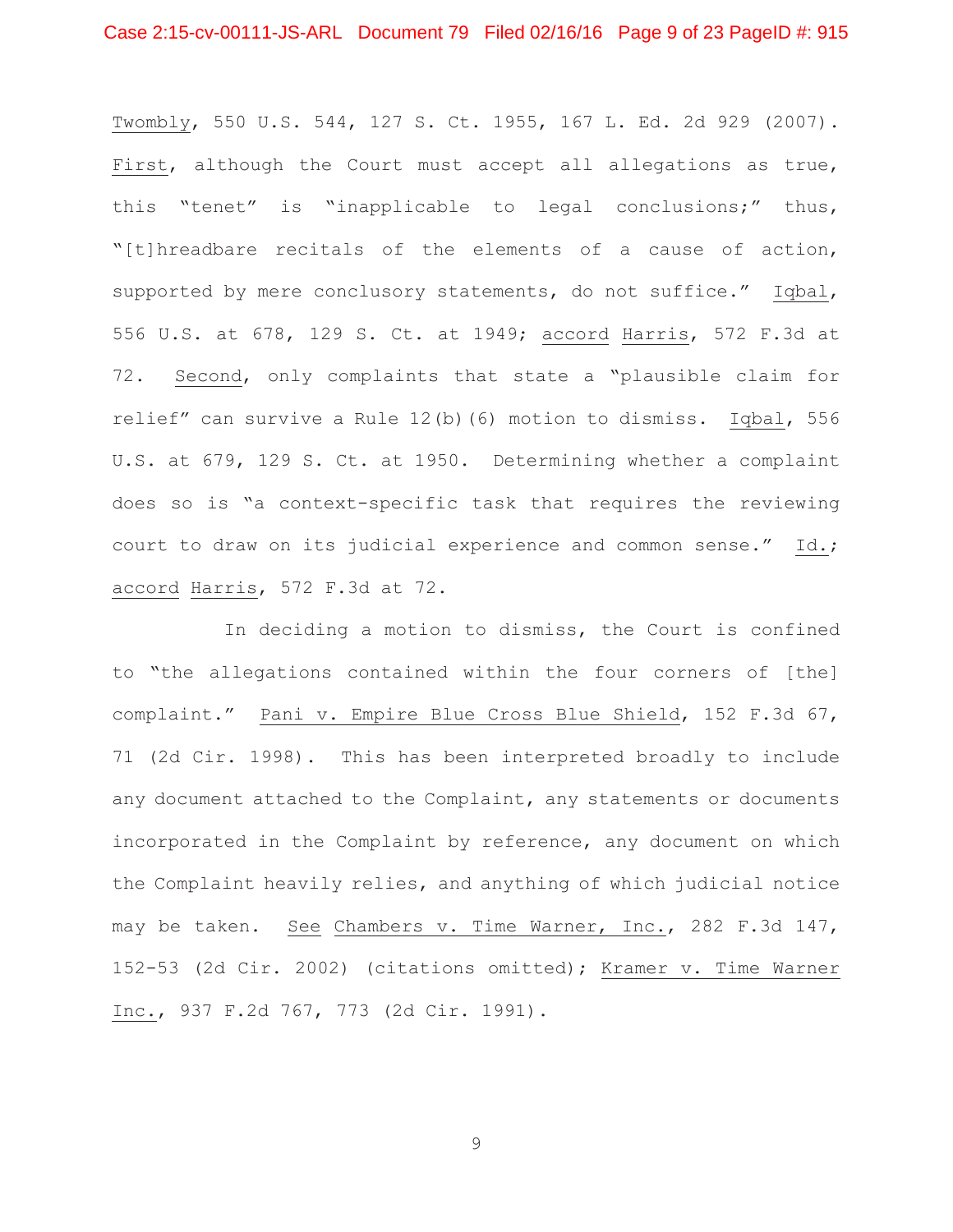#### I. PFML is a State Actor

Both Defendants argue that Jones' claims brought pursuant to 42 U.S.C. § 1983 must be dismissed because PFML is not a state actor. (See PFML's Br. at 6; County's Br. at 5.) The Court disagrees.

Section 1983 provides individuals with "a method for vindicating federal rights," including those rights conferred by the United States Constitution. Baker v. McCollan, 443 U.S. 137, 144 n.3, 99 S. Ct. 2689, 2694, 61 L. Ed. 2d 433 (1979). To state a claim under Section 1983, a plaintiff must plead that the defendant deprived him of a federal or constitutional right while acting under color of state law. Cox v. Warwick Valley Cent. Sch. Dist., 654 F.3d 267, 272 (2d Cir. 2011). The "state action" requirement exists "[b]ecause the United States Constitution regulates only the Government, not private parties." Flagg v. Yonkers Sav. & Loan Ass'n, 396 F.3d 178, 186 (2d Cir. 2005) (internal quotation marks and citation omitted). Thus, "only [ ] those who 'carry a badge of authority of a State and represent it in some capacity,'" can be held liable for constitutional violations pursuant to Section 1983. Storck v. Suffolk Cty. Dep't of Soc. Servs., 62 F. Supp. 2d 927, 939 (E.D.N.Y. 1999) (quoting Nat'l Collegiate Athletic Ass'n v. Tarkanian, 488 U.S. 179, 191, 109 S. Ct. 454, 455, 102 L. Ed. 2d 469 (1988)).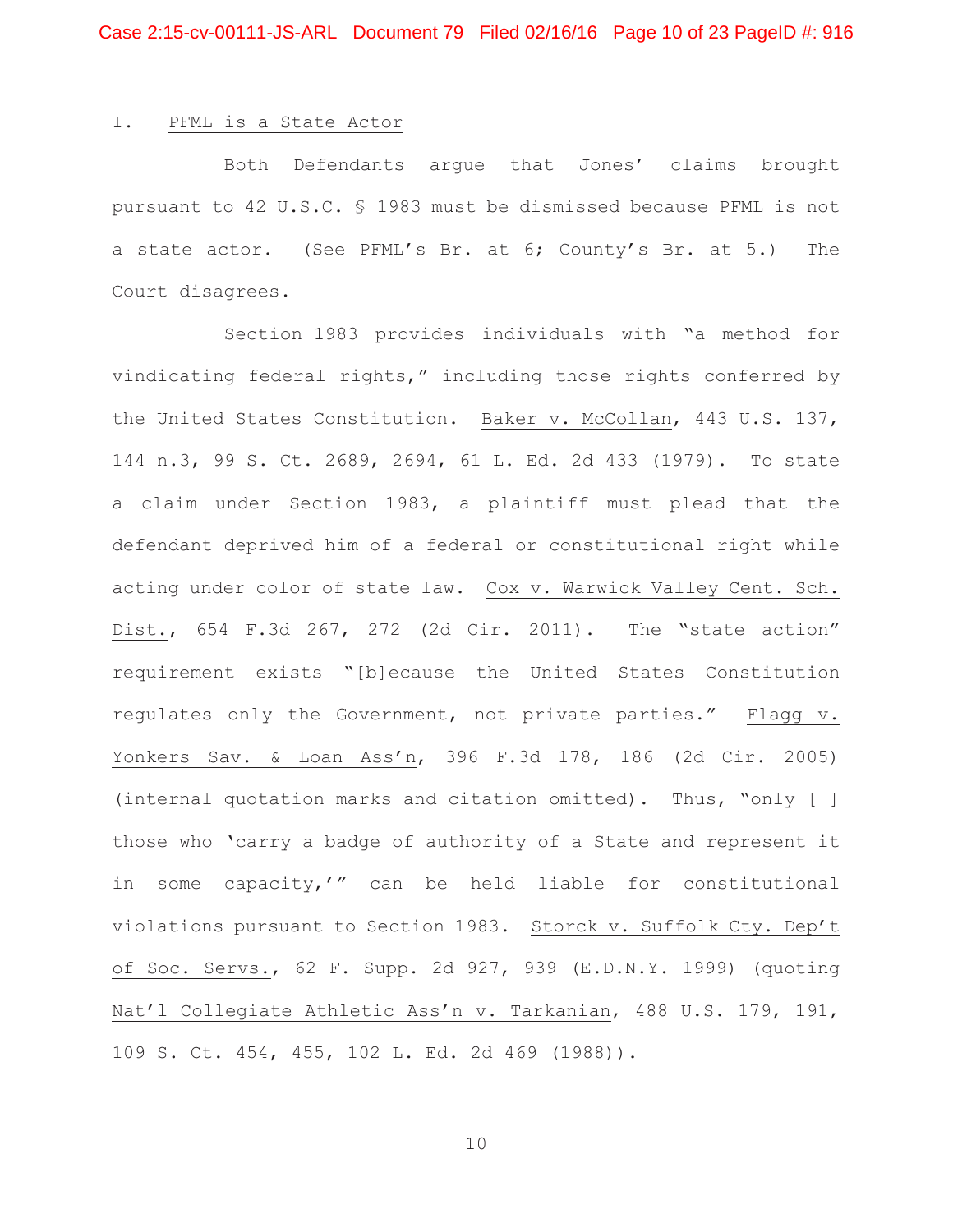It has been established that "a private entity does not become a state actor for purposes of § 1983 merely on the basis of "the private entity's creation, funding, licensing, or regulation by the government."' Fabrikant v. French, 691 F.3d 193, 207 (2d Cir. 2012) (quoting Cranley v. Nat'l Life Ins. Co. of Vt., 318 F.3d 105, 112 (2d Cir. 2003). Rather, "[f]or the conduct of a private entity to be fairly attributable to the state, there must be such a close nexus between the State and the challenged action that seemingly private behavior may be fairly treated as that of the State itself." Cranley, 318 F.3d at 111 (internal quotation marks and citations omitted). Although there is no one standard for determining whether an entity is a state actor, several tests have emerged. Specifically, courts have found a private party's actions to be attributable to the state when:

> (1) the entity acts pursuant to the "coercive power" of the state or is "controlled" by the state ("the compulsion test"); (2) when the state provides "significant encouragement" to the entity, the entity is a "willful participant in joint activity with the [s]tate," or the entity's functions are "entwined" with state policies ("the joint action test" or "close nexus test"); or (3) when the entity "has been delegated a public function by the [s]tate," ("the public function test").

Sybalski v. Indep. Grp. Home Living Program, Inc., 546 F.3d 255, 257 (2d Cir. 2008) (quoting Brentwood Acad. v. Tenn. Secondary Sch. Ath. Ass'n, 531 U.S. 288, 296, 121 S. Ct. 924, 930, 148 L.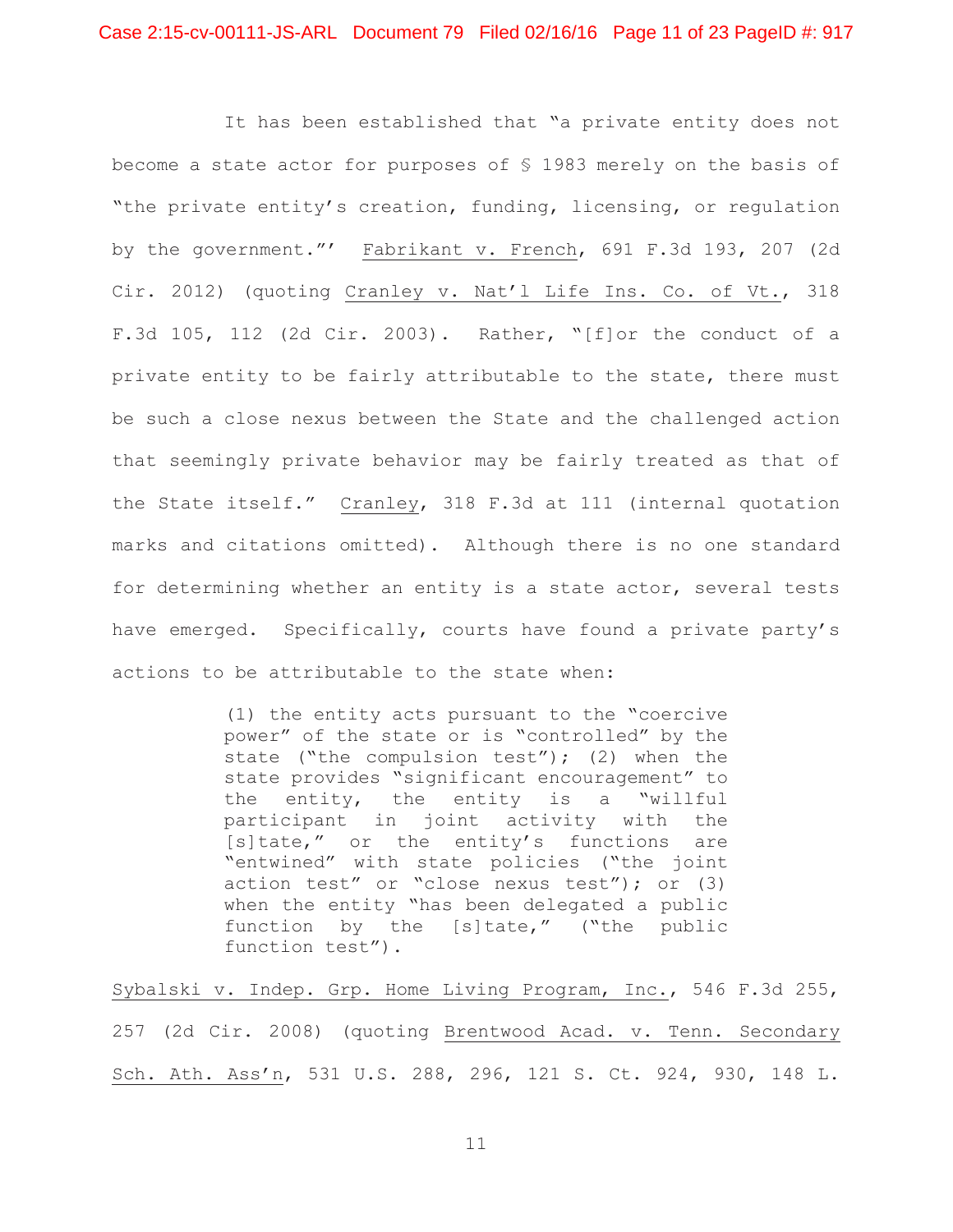## Case 2:15-cv-00111-JS-ARL Document 79 Filed 02/16/16 Page 12 of 23 PageID #: 918

Ed. 2d 807 (2001)). "The fundamental question under each test is whether the private entity's challenged actions are 'fairly attributable' to the state." Fabrikant, 691 F.3d at 207 (quoting Rendell-Baker v. Kohn, 457 U.S. 830, 838, 102 S. Ct. 2764, 2770, 73 L. Ed. 2d 418 (1982)). This inquiry is fact specific and begins with an examination of the conduct at issue. See Brentwood, 531 U.S. at 295, 121 S. Ct. at 930. Here, Jones claims that PFML, acting in concert with the SCPD, violated his Fourth Amendment rights when they visited his home unannounced, questioned him about his address and employment, and demanded his driver's license. Jones argues that PFML should be classified as a state actor under the "joint action" or "close nexus" test because its actions here are intertwined with those of the government. (Pl.'s Opp. Br., Docket Entry 39, at 12.)

 The "close nexus" test asks whether "[t]he State has so far insinuated itself into a position of interdependence with [the organization] that it must be recognized as a joint participant in the challenged activity." Burton v. Wilmington Parking Auth., 365 U.S. 715, 725, 81 S. Ct. 856, 862, 6 L. Ed. 2d 45 (1961). The decisive factor is the degree of control that the government exercises over the private party's activities. Grogan v. Blooming Grove Volunteer Ambulance Corps., 768 F.3d 259, 269 (2d Cir. 2014). The Court agrees that PFML was a state actor for purposes of the challenged conduct, both because PFML's monitoring operations were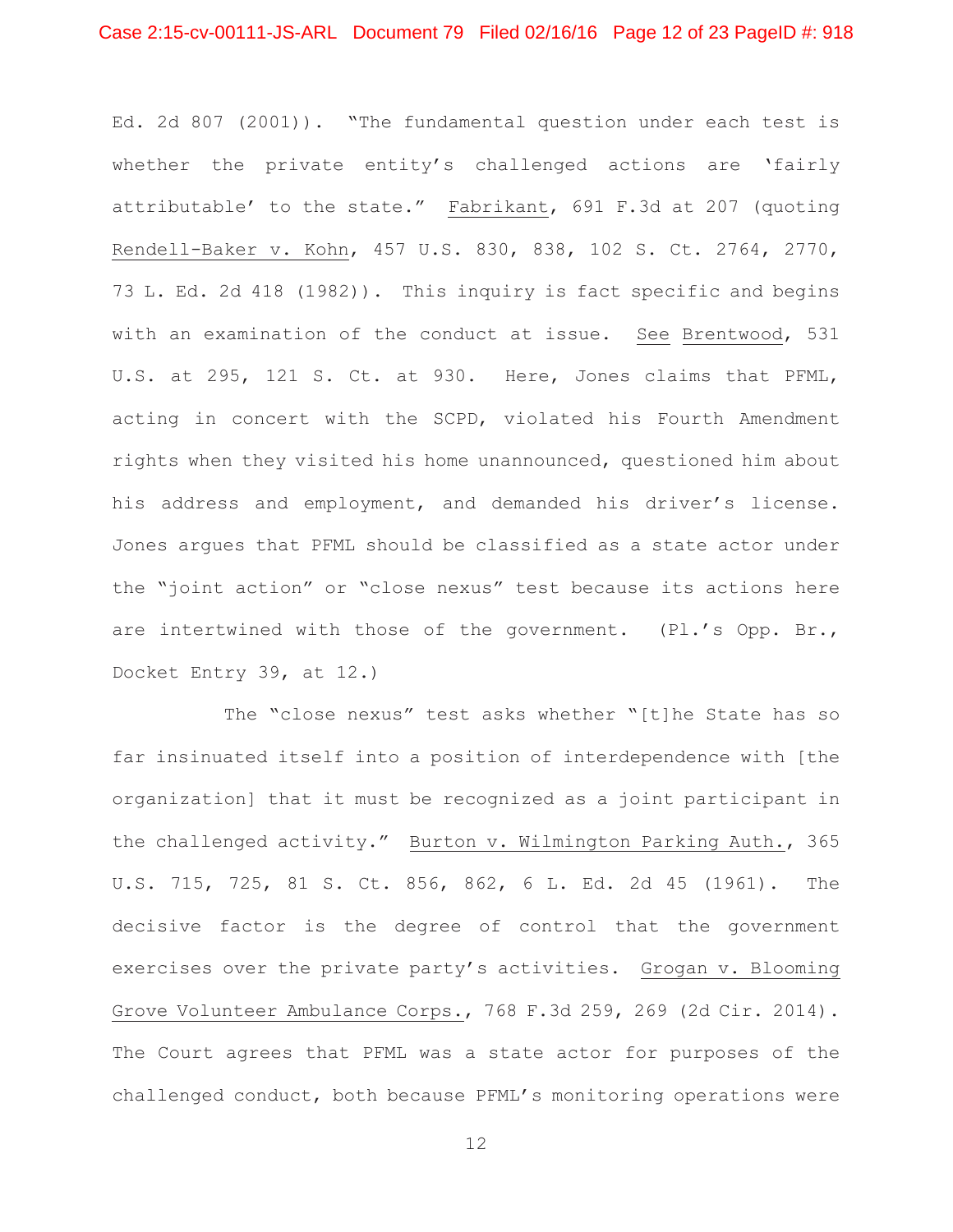## Case 2:15-cv-00111-JS-ARL Document 79 Filed 02/16/16 Page 13 of 23 PageID #: 919

directed by the SCPD, and because PFML was expressly delegated a public function through the passage of the CPA.

 Although the mere existence of a contract between the state and a private entity does not create state action, additional factual allegations that the state "insinuated itself" into the management of the organization are sufficient to confer state actor status at the pleading stage. See Forbes v. N.Y. City, 2008 WL 3539936, at \*8 (S.D.N.Y. Aug. 12, 2008). In Gitter v. Target Corp., 2015 WL 5710454, at \*4. (S.D.N.Y Sept. 29, 2015), for example, the plaintiff sued Target for constitutional violations after she was handcuffed by a uniformed NYPD officer who was working a paid security detail at a Target store pursuant to a contract between Target and the NYPD. The Court held that Target was not a state actor because the City of New York and the NYPD played no role in "managing or controlling Target's security policies." Id. Rather, the contract merely placed the officer within the store and he had discretion to monitor it as he saw fit. Id. Similarly, in Forbes v. New York City, the Court found that Lincoln Center was not a state actor based upon a license agreement allowing Lincoln Center to manage a park on New York City's behalf. Forbes v. N.Y. City, 2008 WL 3539936, at \*4 (2008). That case involved a First Amendment challenge and the court found that Lincoln Center was not engaged in joint action with the City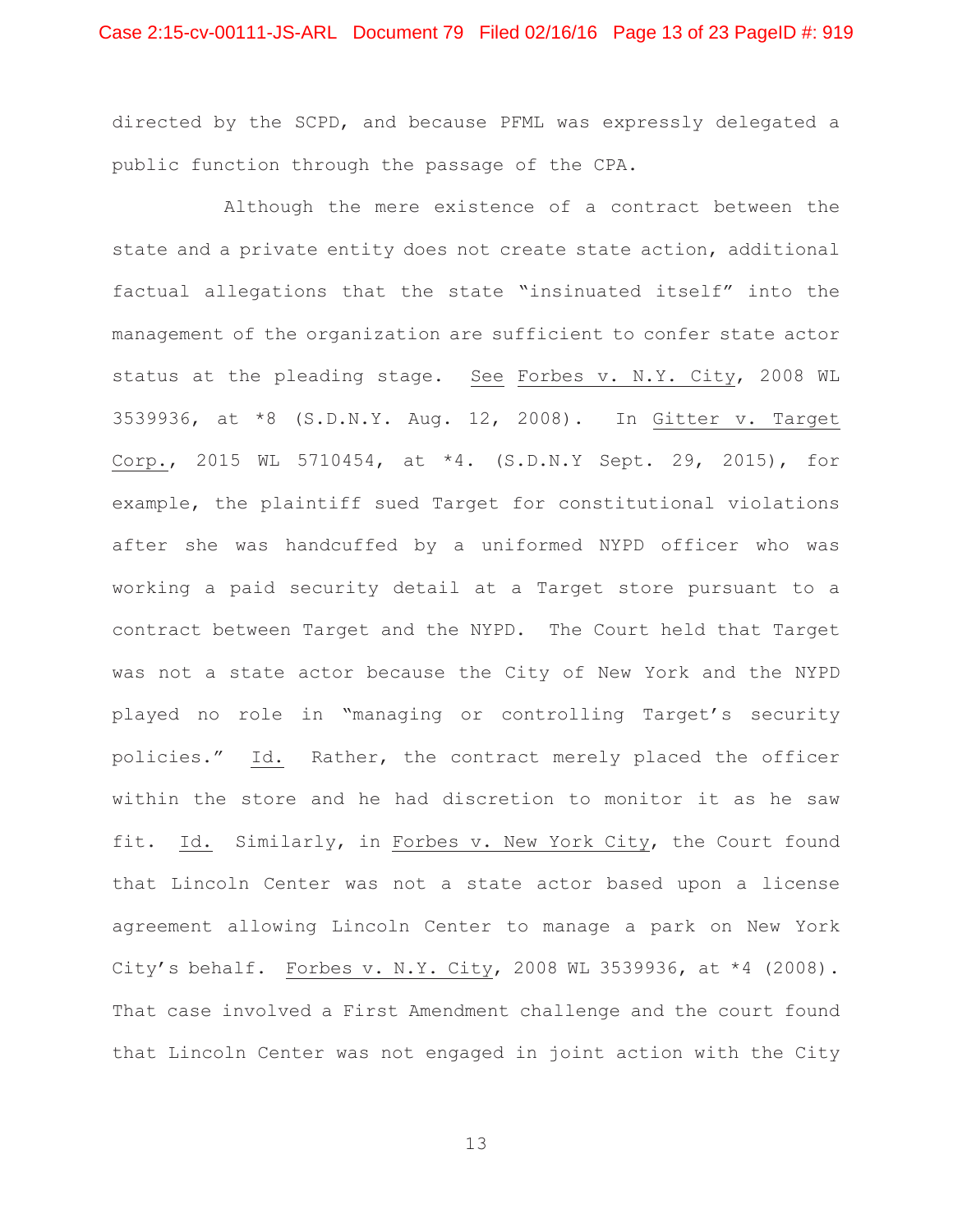## Case 2:15-cv-00111-JS-ARL Document 79 Filed 02/16/16 Page 14 of 23 PageID #: 920

because there was no evidence that the City had a hand in managing the park or chilling speech within it. Id.

 This case stands apart from the conduct in Gitter and Forbes because the County retained the power to actively manage the home verification program. The SCPD proscribed the number of visits each registrant was scheduled to receive, and PFML was required to submit a schedule of its in home verifications to the SCPD, which the SCPD could then modify. Further, the SCPD created the appearance of joint action with PFML by sending a letter to registrants indicating that they would be required to provide personal identification and employment information to PFML. Because the SCPD retained control over the home verification program and worked jointly with PFML, Jones has sufficiently alleged that the state "insinuated itself" into the management of the PFML.

 In addition, Jones sufficiently alleges that the County delegated to PFML the inherently public function of monitoring registered sex offenders. See Fabrikant, 691 F.3d at 210 (holding that an animal rescue organization was a state actor when it spayed and neutered dogs; by "operating under the delegated animalcontrol authority provided by New York's Agriculture and Markets Law," it was "perform[ing] an exclusively public function that [was] delegated to it by the [S]tate."); cf. Kia P. v. McIntyre, 235 F.3d 749, 756 (2d Cir. 2000) (indicating that a private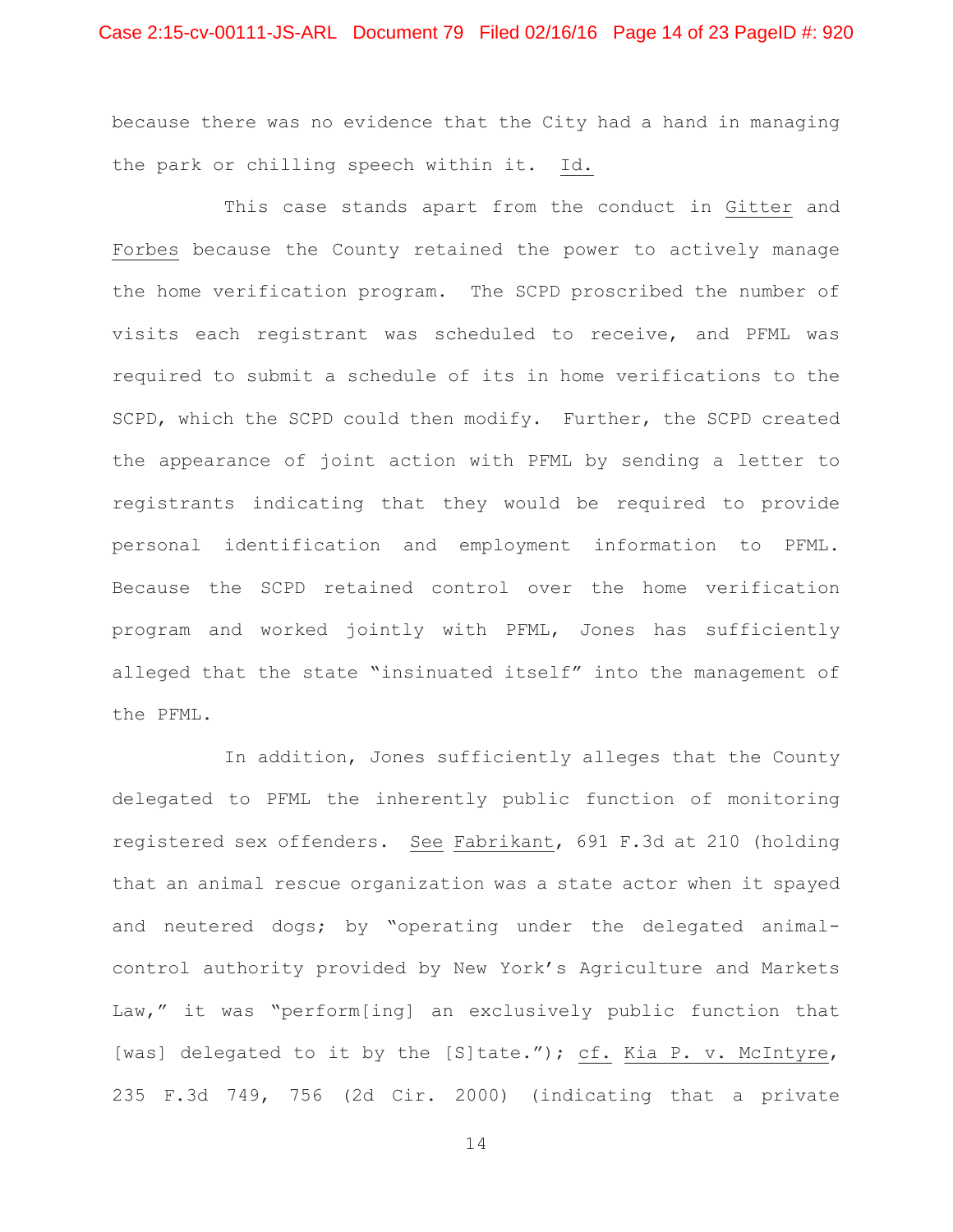## Case 2:15-cv-00111-JS-ARL Document 79 Filed 02/16/16 Page 15 of 23 PageID #: 921

hospital can become a state actor in its role "as part of the reporting and enforcement machinery . . . [of the] government agency charged with detection and prevention of child abuse.") Here, the home monitoring program was described in the contract as a "law enforcement initiative" and required PFML to use ex-law enforcement personnel to perform the work. Moreover, the Court need look no further than the regulatory regime codified by SORA to see that the monitoring of registered sex offenders is an inherently public function. PFML can therefore be found to be a state actor under either the "joint action" or "public function" test.

#### II. Jones Alleges Violations of his Fourth Amendment Rights

 Having found that PFML is a state actor, the Court must next determine whether the Complaint alleges that PFML violated Jones' Fourth Amendment rights. Defendants both argue that PFML's action did not implicate the Fourth Amendment because Jones' interactions with PFML agents were voluntary and consensual. (County's Br. at 18; PFML Br. at 13-14.) Conversely, Jones claims that PFML unlawfully seized him--restricting his movement until the agents' "questions were answered and demands for documents satisfied." (Pl.'s Opp. Br. at 22.)

 The Fourth Amendment protects an individual's right "to be secure in their persons, houses, papers, and effects, against unreasonable searches and seizures." U.S. CONST. amend. IV.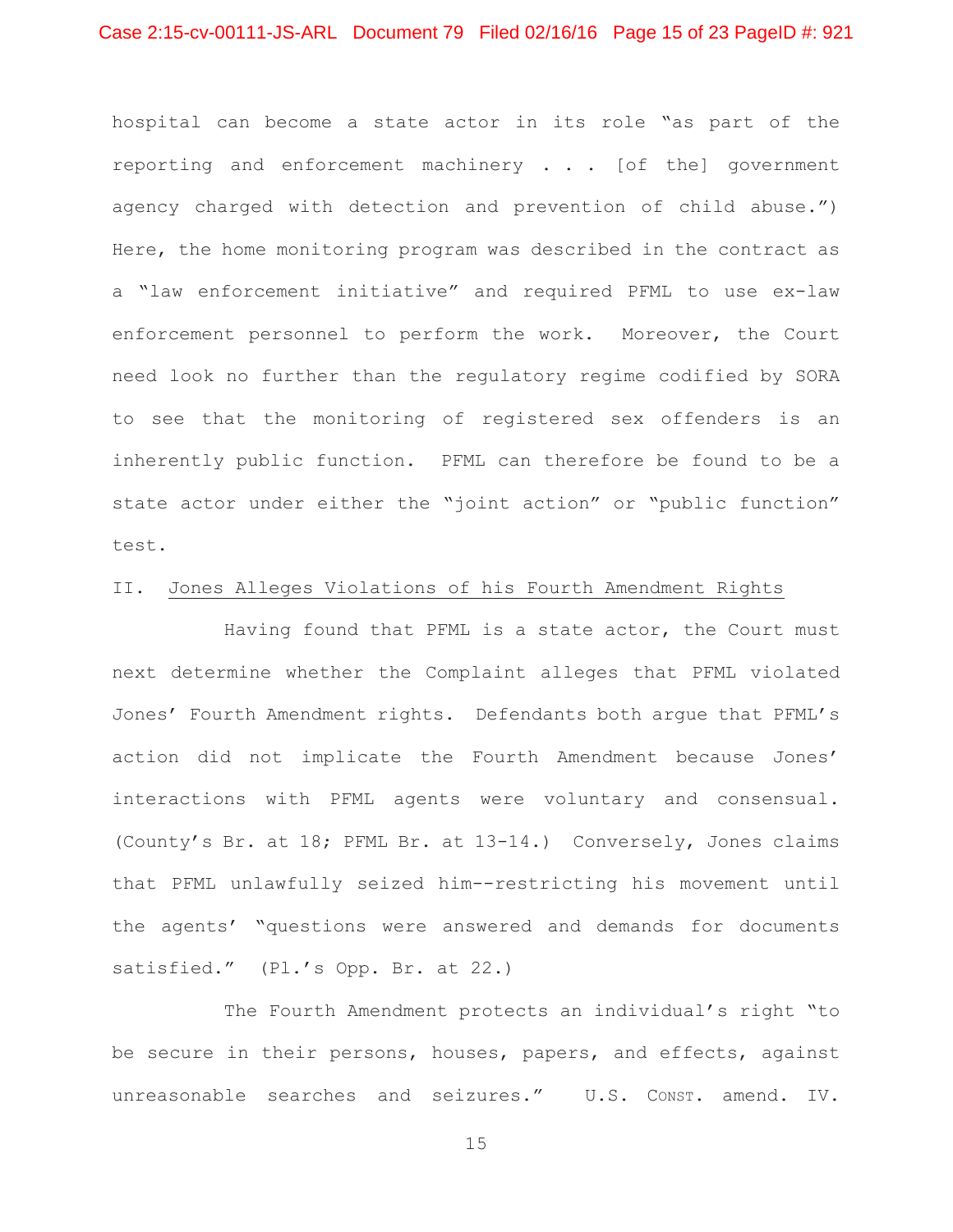However, "[o]nly when the officer, by means of physical force or show of authority, has in some way restrained the liberty of a citizen may we conclude that a 'seizure' has occurred," which implicates a citizen's Fourth Amendment rights. Terry v. Ohio, 392 U.S. 1, 20, 88 S. Ct. 1868, 1879, 20 L. Ed. 2d 889 (1968). A seizure takes place when a reasonable person would not "feel free to decline [a police] officers' requests or otherwise terminate the encounter.'" Florida v. Bostick, 501 U.S. 429, 436, 111 S. Ct. 2382, 2387, 115 L. Ed. 2d 389 (1991). The proper inquiry necessitates a consideration of "all the circumstances surrounding the encounter." United States v. Drayton, 536 U.S. 194, 201, 122 S. Ct. 2105, 2111, 153 L. Ed. 2d 242 (2002) (quoting Bostick, 501 U.S. at 439, 111 S. Ct. at 2389). For example, in United States v. Drayton, the Supreme Court found that police officers who boarded a Greyhound bus and asked passengers questions about their travel plans and luggage did not "seize" the passengers because "there was nothing coercive or confrontational about the encounter." 536 U.S. 194, 203-04, 122 S. Ct. 2105, 2112, 153 L. Ed. 2d 242 (2002) (internal quotation marks and citation omitted). However, officers may "not induce cooperation by coercive means." Drayton, 536 U.S. at 201, 122 S. Ct. at 2110; see Philips v. Cty. of Orange, 894 F. Supp. 2d 345, 363 (S.D.N.Y. 2012) (holding that a child was seized within the meaning of the Fourth Amendment when she was taken to a room with three adults and "told she 'had to'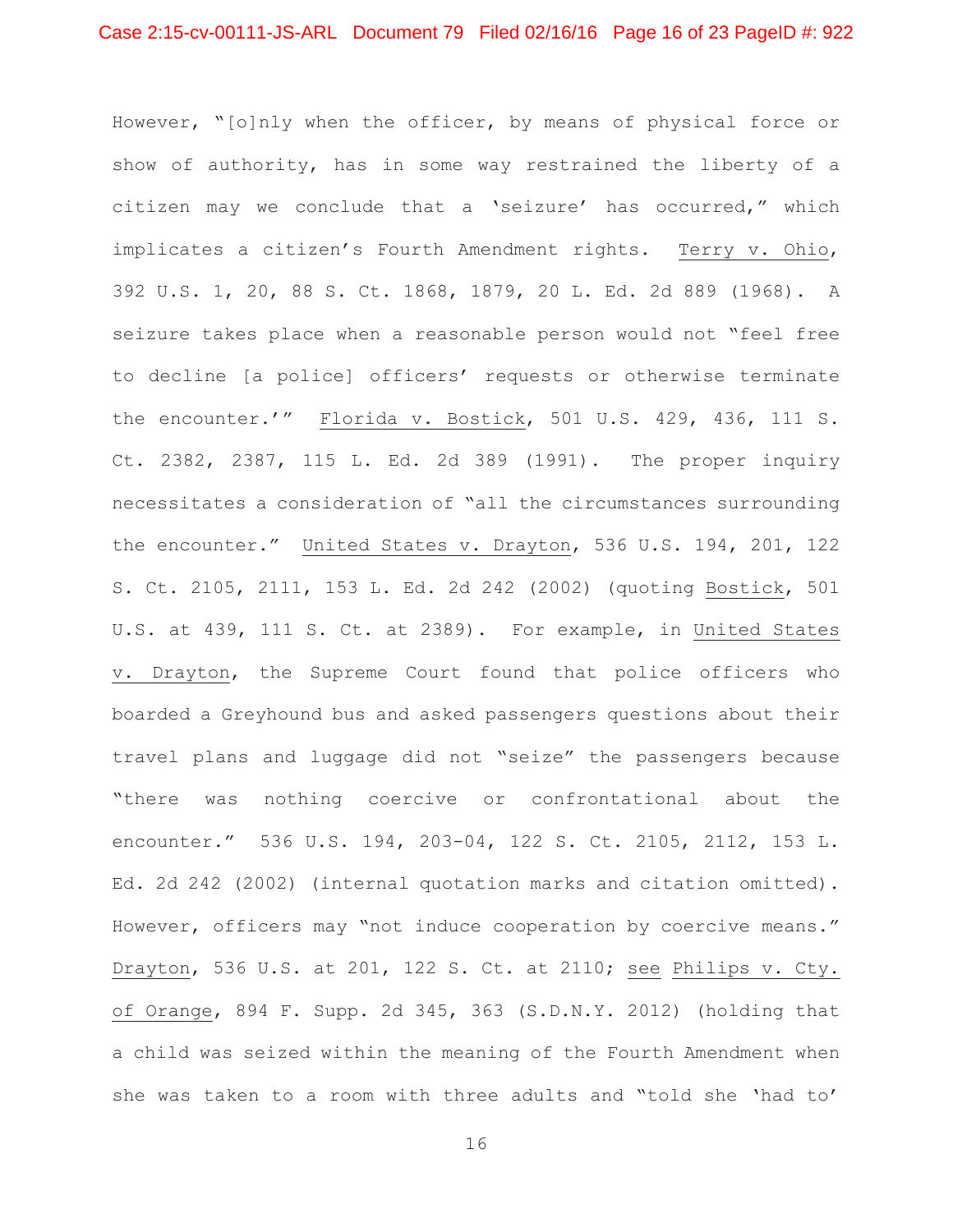answer their questions"); United States v. Wilson, 11 F.3d 346, 351 (2d Cir. 1993) ("Consent must be a product of that individual's free and unconstrained choice, rather than a mere acquiescence in a show of authority." (internal quotation marks and citations omitted)).

 Here, both parties argue that the Supreme Court's recent holding in Florida v. Jardines supports their respective arguments. Florida v. Jardines, 133 S. Ct. 1409, 1416, 185 L. Ed. 2d 495 92-13). In Jardines, the court held that an illegal search occurred when the police used a drug-sniffing dog to "explore the area [surrounding] the home in the hopes of discovering incriminating evidence." Id. The court emphasized that the Fourth Amendment affords heightened protection to the home, and "the area immediately surrounding and associated with the home--what our cases call the curtilage." Id. at 1414 (internal quotation marks and citation omitted). While there is an implied license allowing police to knock on the front door of the home and "wait briefly to be received" in the hopes of securing an invitation to make further inquiries, the scope of the license is limited. Id. at 1415. Permission to "knock and talk" is justified on the ground that "it is no more than any private citizen might do." Id. at 1416 (internal quotation marks and citation omitted). The court in Jardines determined that by using the drug-sniffing dog to gather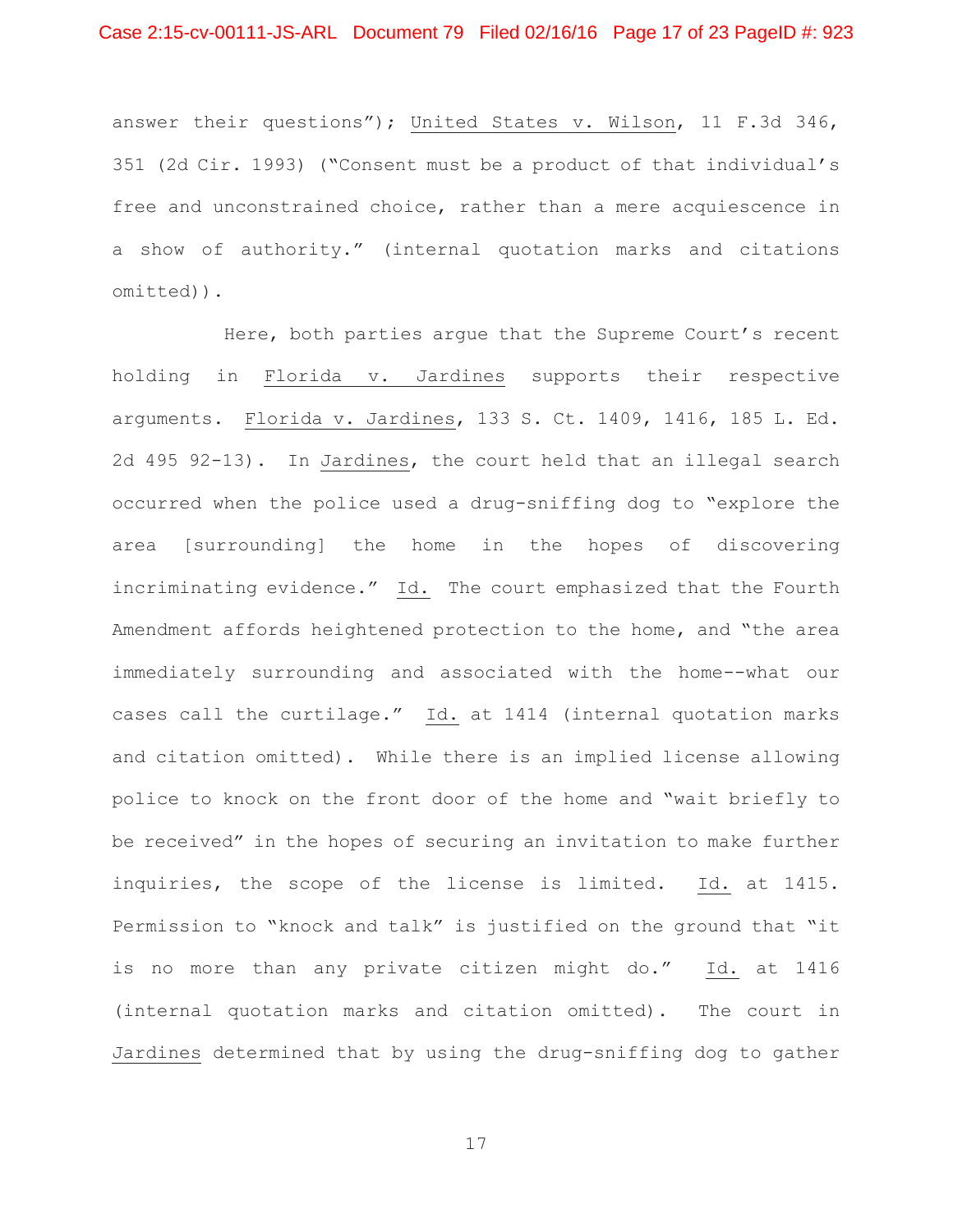evidence within the curtilage, the police exceeded the scope of their implied license and conducted an illegal search.

Defendants assert that because PFML agents' interactions with Jones can be classified as a "knock and talk," no Fourth Amendment violation occurred. However, the allegations in the Complaint raise questions about whether a reasonable person in Jones' position would feel free to terminate his interactions with PFML. The questioning here did not take place in an open field, or a Greyhound bus, but rather within Jones curtilage--an area afforded heightened Fourth Amendment protection. Moreover, in advance of the visits, Jones received a letter from the SCPD instructing him that he would be visited by PFML for the purpose of verifying his address and employment information. Although the letter stated that Jones would be "asked to provide them with personal identification" and "requested to provide employment information," the letter begins by stating that "registered sex offenders are required to provide this information under [SORA]." Citizens do not often receive letters from the police announcing home visits by third-party groups. At the very least, the letter is ambiguous as to whether compliance was mandatory. Finally, the description of PFML agents' conduct gives the distinct impression that compliance was not optional. The fact that the agents waited for fifteen minutes on Jones' porch while he was in the shower, "followed [him] closely" as he walked to retrieve his driver's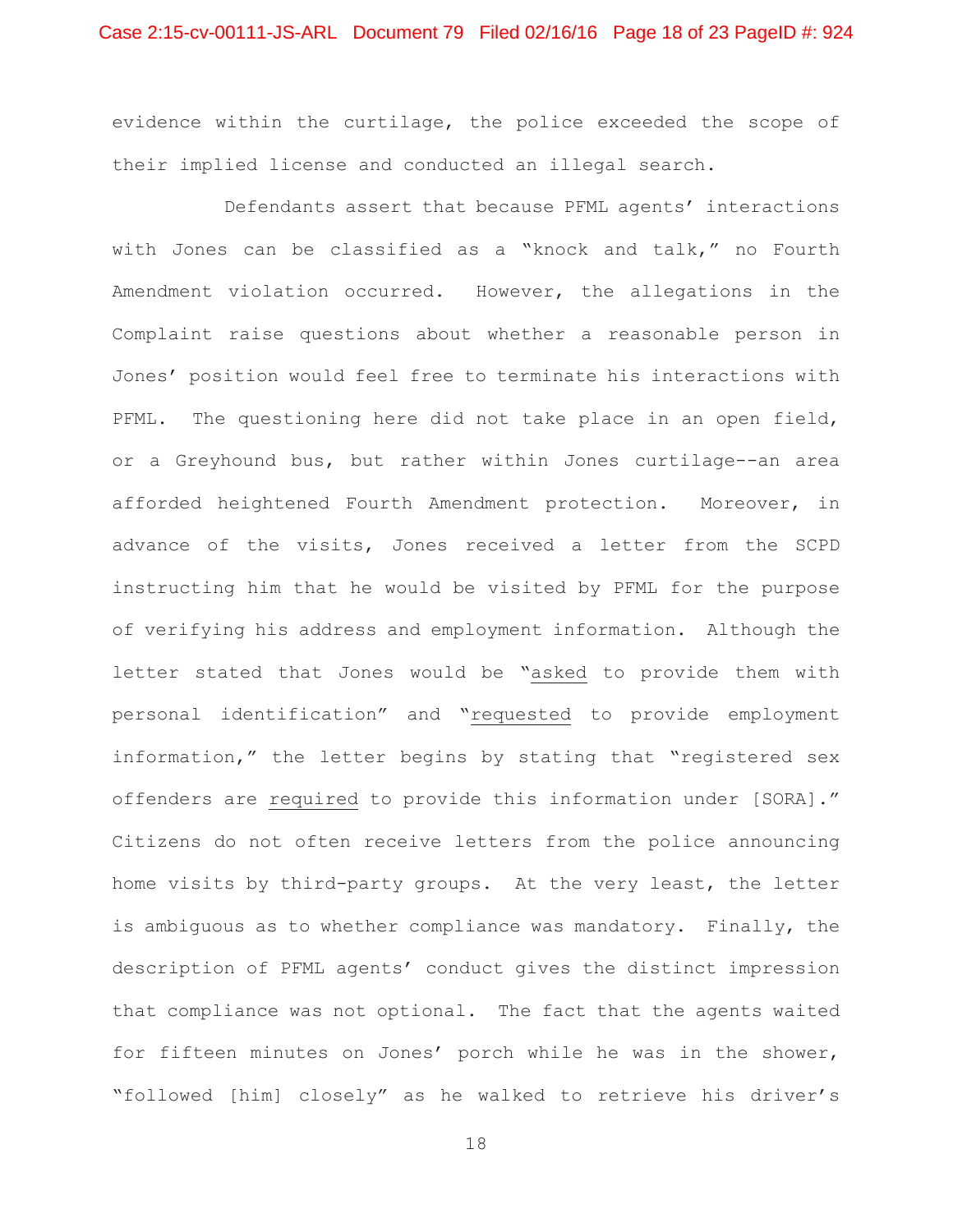license, and told Jones that "they may make subsequent, unannounced appearances at his job," gives the encounter the appearance of a seizure of Jones' person, rather than a consensual "knock and talk." Defendants' motion to dismiss Jones' Fourth Amendment claim is therefore DENIED.

# III. Jones' Due Process Allegations are Duplicative of His Fourth Amendment Allegations

 PFML seeks an order dismissing Jones' due process claim as duplicative of his Fourth Amendment claim. (PFML Br. at 17.) Jones asserts, in opposition, that his due process allegation is different than his Fourth Amendment claim because it is based upon the County's breach of the "non-delegation doctrine." (Pl.'s Opp. Br. at 34.) Specifically, Jones argues that his due process rights were infringed because the County's decision to delegate government power to PFML led to the violation of his liberty interest in familial association. (Pl.'s Opp. Br. at 34.)

 The Due Process Clause of the Fourteenth Amendment protects persons against deprivations of "life, liberty, or property." U.S. CONST. Amend. XIV, § 1. Under the "non-delegation doctrine," the delegation of government authority to a private entity may violate an individual's right to due process if it interferes with a protected liberty or property interest. See Gen. Elec. Co. v. N.Y. State Dep't of Labor, 936 F.2d 1448, 1455 (2d Cir. 1991); Suss v. Am. Soc. for Prevention of Cruelty to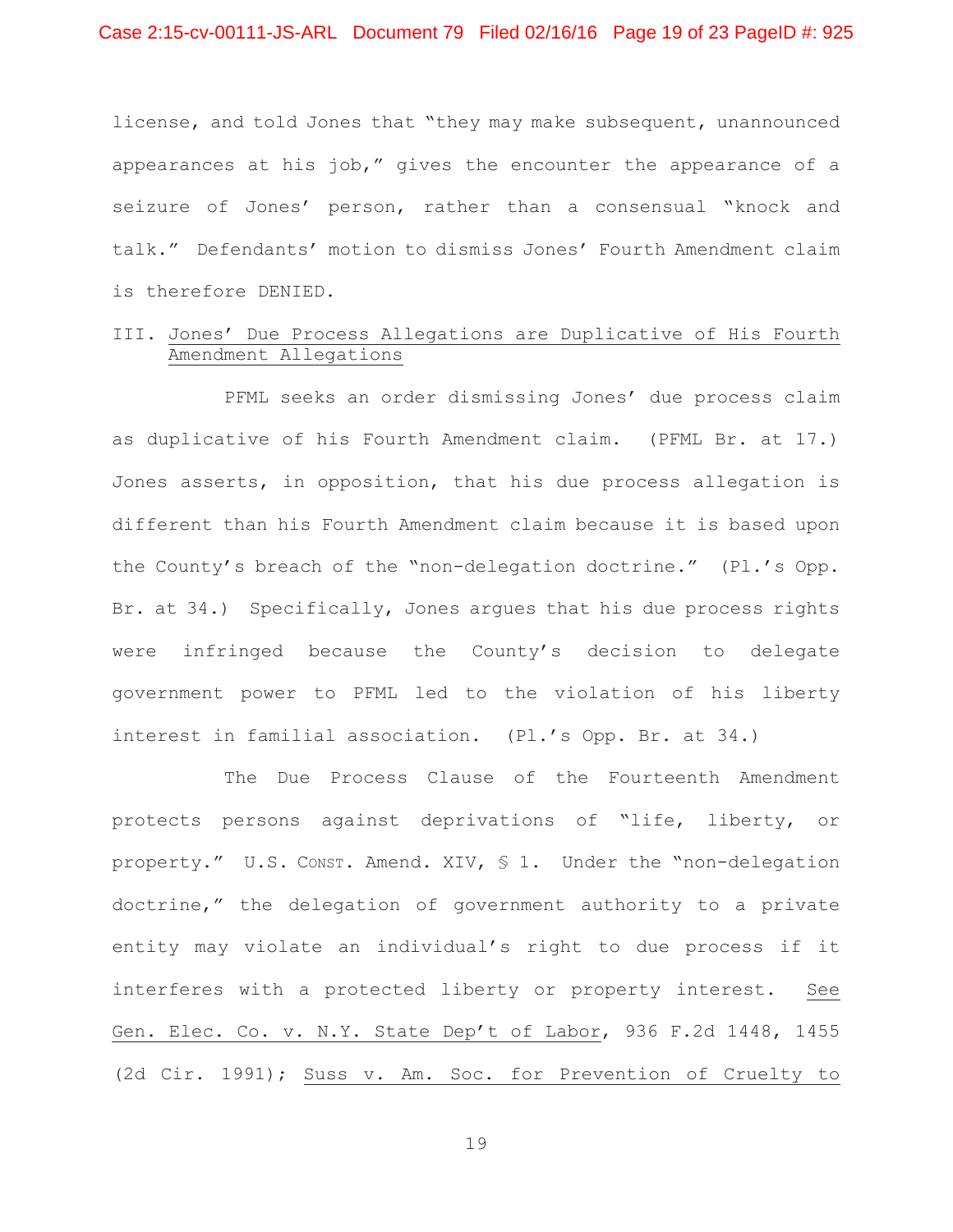Animals, 823 F. Supp. 181, 188 (S.D.N.Y. 1993) ("For an interested party to make decisions utilizing governmental authority is anathema to due process."). Thus, to establish a violation of substantive due process, Plaintiffs must first identify a valid liberty or property interest. See Harlen Assocs. v. Inc. Vill. of Mineola*,* 273 F.3d 494, 503 (2d Cir. 2001); Toussie v. Cty. of Suffolk*,* 806 F. Supp. 2d 558, 579 (E.D.N.Y. 2011). Jones claims in his opposition papers that his right to familial association was infringed by PFML's conduct. In support of his argument, Jones relies upon the Second Circuit's decision in Patel v. Searles, a case in which a detective gave the plaintiff's wife "false and defamatory information about him to make her fear for her own and her children's lives." Patel v. Searles, 305 F.3d 130, 136 (2d Cir. 2002). Although the court explained in Patel that "this Circuit has never held that a challenged action must be directed at a protected relationship for it to infringe on the right to intimate association," id. at 137, subsequent decisions within this district have required the plaintiff to allege that a defendant engaged in conduct intended to interfere with family relations in order to make out a claim for infringement upon the right to familial association. See Kogut v. Cty. of Nassau, No. 06-CV-6695, 2009 WL 2413648, at \*14-15 (E.D.N.Y. Aug. 3, 2009) (holding that the plaintiff's right to familial association was not infringed because the defendants did not direct any wrongful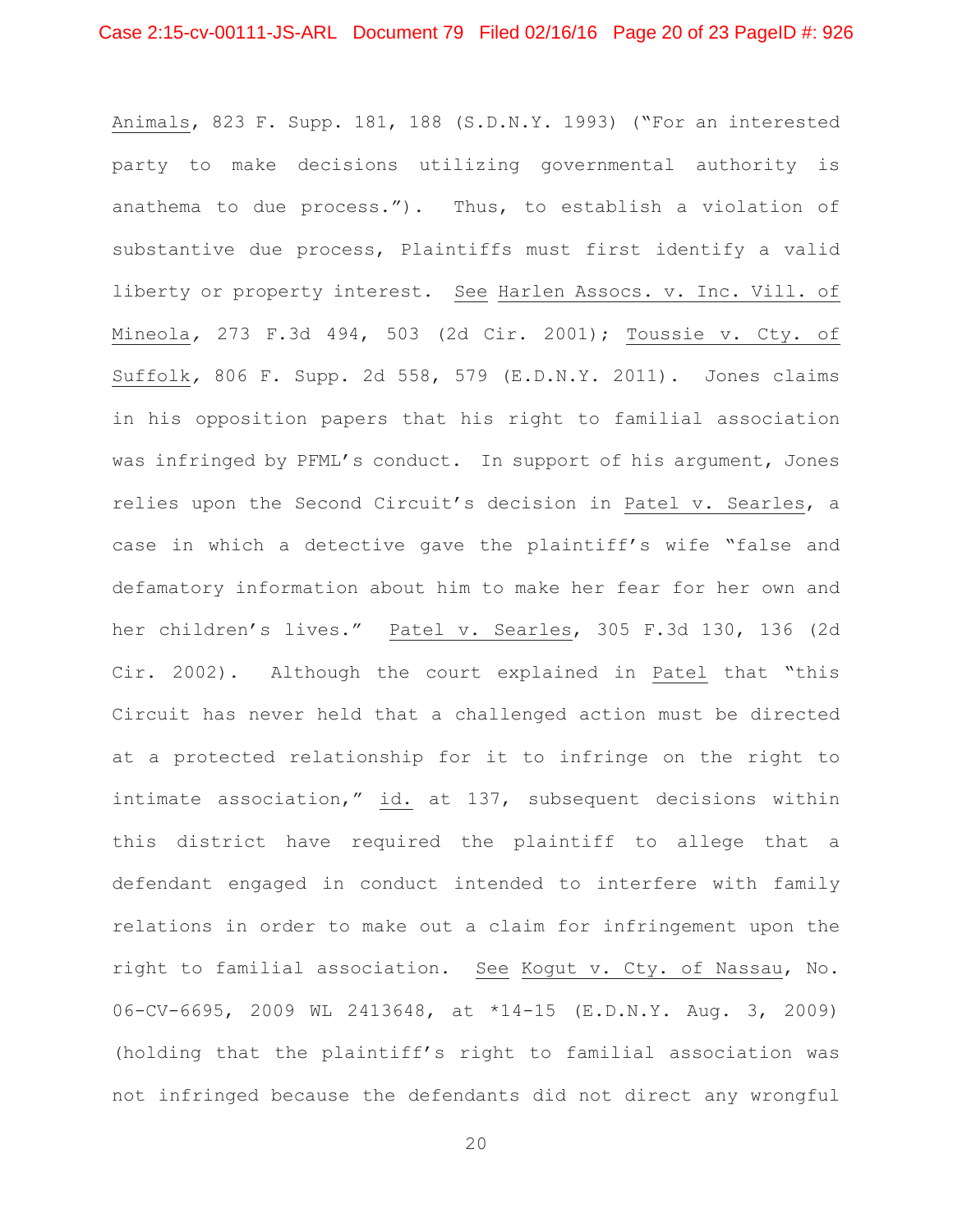conduct at the plaintiff's children); Pizzuto v. Cty. of Nassau, 240 F. Supp. 2d 203, 213 (E.D.N.Y. 2002) (dismissing Plaintiff's due process claim because there was "no evidence that the Defendants . . . took acts that purposely and directly affected Plaintiff's relationship"); Busch v. N.Y. City, No. 00-CV-5211, 2003 WL 22171896, at \*4-5 (E.D.N.Y. Sept. 11, 2003) (finding that in order for the right to familial association to be implicated there must be an "obvious attempt to interfere with the familial relationship"). Jones' allegations in this case fall short of the purposeful conduct needed to assert a claim for infringement upon his familial relations. Jones claims that because of PFML's visits, he no longer takes an active role in his children's extracurricular activities and does not attend parent-teacher conferences. (Pl.'s Opp. Br. at 38.) Although Jones familial relationships may have been damaged as a result of PFML's visits, he has not alleged that Defendants infringed upon his right to familial association. Jones therefore cannot point to the invasion of a liberty interest that is separate and apart from the illegal seizure of his person in support of his due process claim. See George v. CSX Transp., Inc., No. 13-CV-2317, 2014 WL 298275, at \*4-5 (E.D.N.Y. Jan. 28, 2014) ("[W]here a particular Amendment provides an explicit textual source of constitutional protection against a particular sort of government behavior, that Amendment, not the more generalized notion of substantive due process, must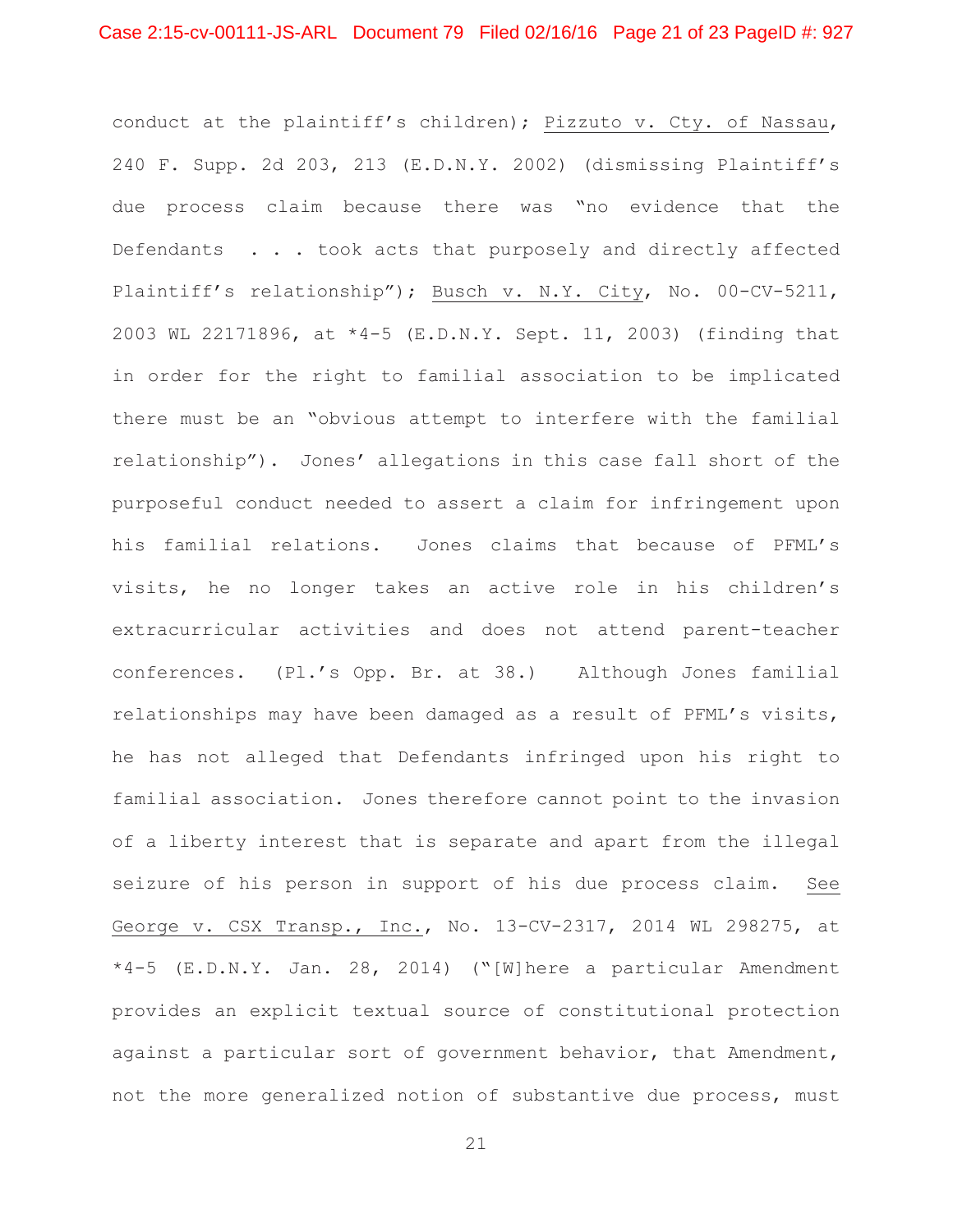## Case 2:15-cv-00111-JS-ARL Document 79 Filed 02/16/16 Page 22 of 23 PageID #: 928

be the guide for analyzing these claims.") (quoting Albright v. Oliver 510 U.S. 266, 273, 114 S. Ct. 807, 813, 127 L. Ed. 2d 114 (1994)). Thus, Plaintiff's due process claim is DISMISSED.

#### IV. Monell Liability

 The County argues that it should be dismissed from this action because Jones did not allege that he was injured by a municipal policy or custom. (County's Br. at 7.) The Court disagrees. To state claim against a municipality pursuant § 1983, a plaintiff must plead that alleged unconstitutional acts are attributable to a municipal policy or custom. Monell v. Dep't of Social Services of City of N.Y.*,* 436 U.S. 658, 690, 98 S. Ct. 2018, 2035–36, 56 L. Ed. 2d 611 (1978). The Complaint must therefore identify "a formal policy which is officially endorsed by the municipality" or "actions taken or decisions made by government officials responsible for establishing municipal policies which caused the alleged violation of the plaintiff's civil rights." Moray v. City of Yonkers*,* 924 F. Supp. 8, 12 (S.D.N.Y. 1996) (citations omitted). Jones' allegations meet this burden. Jones claims that his Fourth Amendment rights were violated because of a home verification program that was conceived by the Suffolk County legislature and supervised by the SCPD.

# V. The Court Need Not Decide Whether Jones' Request for Injunctive Relief is Moot